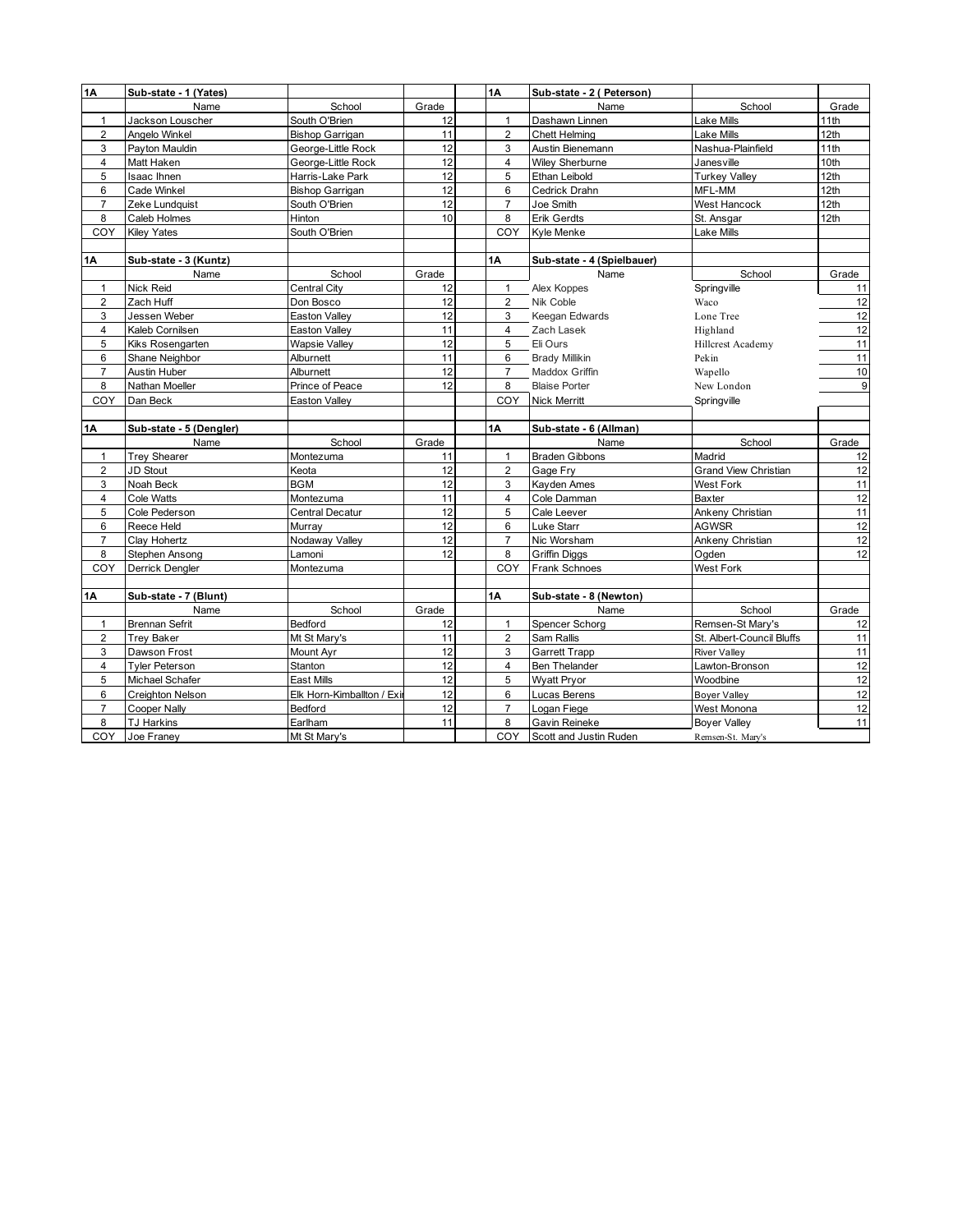| 2A             | Sub-state - 1 (Francis) |                         |       | 2A             | Sub-state - 2 (Maassen)   |                    |       |
|----------------|-------------------------|-------------------------|-------|----------------|---------------------------|--------------------|-------|
|                | Name                    | School                  | Grade |                | Name                      | School             | Grade |
| $\mathbf{1}$   | <b>Bryce Coppock</b>    | <b>West Sioux</b>       | 12    | $\mathbf{1}$   | Tanner Te Slaa            | Boyden-Hull        | 10    |
| $\overline{2}$ | Cooper Dejean           | <b>OABCIG</b>           | 11    | $\overline{2}$ | Lucas Lorenzen            | Okoboji            | 10    |
| 3              | <b>Hunter Dekkers</b>   | <b>West Sioux</b>       | 12    | 3              | Jamison Helmers           | Okoboii            | 12    |
| $\overline{4}$ | Zane Neubaum            | South Central Calhoun   | 12    | $\overline{4}$ | Keyton Moser              | Boyden-Hull        | 12    |
| 5              | Ryan Hurd               | Cherokee                | 12    | 5              | Logan Meyer               | West Lyon          | 12    |
| 6              | Camden Schroeder        | East Sac County         | 11    | 6              | Jalvn Gramstad            | West Lyon          | 12    |
| $\overline{7}$ | Wilson Harshbarger      | Sioux Center            | 12    | $\overline{7}$ | Creighton Morisch         | Spirit Lake        | 11    |
| 8              | Aaron Graves            | Southeast Valley        | 10    | 8              | Dawson Feenstra           | Western Christian  | 12    |
| COY            | Jerome Hoegh            | <b>West Sioux</b>       |       | COY            | <b>Bill Francis</b>       | Boyden-Hull        |       |
|                |                         |                         |       |                |                           |                    |       |
| 2A             | Sub-state - 3 (Hilmer)  |                         |       | 2A             | Sub-state - 4 (Brindle)   |                    |       |
|                | Name                    | School                  | Grade |                | Name                      | School             | Grade |
| $\mathbf{1}$   | <b>Austin Miller</b>    | North Linn              | 12    | $\mathbf{1}$   | Masen Miller              | lowa City-Regina   | 12    |
| $\overline{2}$ | <b>Austin Hilmer</b>    | North Linn              | 10    | $\overline{2}$ | Michael Keegan            | Dversville Beckman | 12    |
| 3              | Jonah Bluhm             | Osage                   | 12    | 3              | Justin Recker             | Monticello         | 11    |
| $\overline{4}$ | Dane Fuller             | Dike-New Hartford       | 11    | $\overline{4}$ | Luke Lambert              | Monticello         | 11    |
| 5              | Kyler Matthias          | Denver                  | 11    | 5              | Alex Aitchison            | Cascade            | 12    |
| 6              | Landon Dalbeck          | Garner-Hayfield-Ventura | 12    | 6              | <b>Creed Welch</b>        | Waukon             | 11    |
| $\overline{7}$ | <b>Bryce Phelps</b>     | Denver                  | 11    | $\overline{7}$ | Michael Trumm             | Cascade            | 12    |
| 8              | Noah Miller             | <b>Forest City</b>      | 11    | 8              | Frank Bierman             | Tipton             | 12    |
| COY            | Bob and Mike Hilmer     | North Linn              |       | COY            | <b>Tim Lambert</b>        | Monticello         |       |
|                |                         |                         |       |                |                           |                    |       |
|                |                         |                         |       |                |                           |                    |       |
| 2A             | Sub-state - 5 (Davis)   |                         |       | 2A             | Sub-state - 6 (Alexander) |                    |       |
|                | Name                    | School                  | Grade |                | Name                      | School             | Grade |
| $\mathbf{1}$   | Caleb Delzell           | Camanche                | 12    | $\mathbf{1}$   | Anthony Potthoff          | Van Meter          | 12    |
| $\overline{2}$ | Cameron Soenksen        | Camanche                | 12    | $\overline{2}$ | Bryce Achenbach           | Woodward-Granger   | 12    |
| 3              | LJ Henderson            | Camanche                | 12    | 3              | <b>Blake Chance</b>       | Albia              | 11    |
| $\overline{4}$ | Kaiden Wetjen           | Williamsburg            | 12    | $\overline{4}$ | Jackson Curnutte          | Chariton           | 12    |
| 5              | <b>Draven Williams</b>  | Williamsburg            | 12    | 5              | Chris Schreck             | Van Meter          | 10    |
| 6              | Joe Lilienthal          | Durant                  | 12    | 6              | <b>Teron Mount</b>        | Pleasantville      | 12    |
| $\overline{7}$ | Tanner Lukavsky         | West Branch             | 12    | $\overline{7}$ | <b>Brady Berkey</b>       | Colfax-Mingo       | 12    |
| 8              | Drew Schroeder          | Mediapolis              | 12    | 8              | Kalen Walker              | Eddyville-BF       | 12    |
| COY            | Josh Davis              | Camanche                |       | COY            | <b>Brent Achenbach</b>    | Woodward-Granger   |       |
|                |                         |                         |       |                |                           |                    |       |
| 2Α             | Sub-state - 7 (Thomas)  |                         |       | 2A             | Sub-state - 8 (Wilkerson) |                    |       |
|                | Name                    | School                  | Grade |                | Name                      | School             | Grade |
| $\mathbf{1}$   | Curren Ingram           | Des Moines Christian    | 12    | 1              | Jack Tiarks               | Treynor            | 12    |
| $\overline{2}$ | Jayden Mackie           | Aplington-Parkersburg   | 10    | $\overline{c}$ | Jack Stogdill             | Treynor            | 12    |
| 2              | Josh Van Gorp           | Pella Christian         | 12    | 3              | Malachi Peasley           | Panorama           | 12    |
| $\overline{4}$ | Dan Jungling            | Pella Christian         | 12    | 4              | Leyton Nelson             | Tr-Center          | 11    |
| 5              | <b>Beau Butler</b>      | South Hardin            | 11    | 5              | Kyle Berg                 | Kuemper Catholic   | 12    |
| 6              | Joshua Haan             | Aplington-Parkersburg   | 11    | 6              | John Schwarte             | Treynor            | 12    |
| $\overline{7}$ | <b>Ben Loverude</b>     | Des Moines Christian    | 11    | $\overline{7}$ | Raydden Grobe             | <b>AHSTW</b>       | 10    |
| 8              | Jason Stafford          | <b>PCM</b>              | 12    | 8              | <b>Clayton Akers</b>      | <b>AHSTW</b>       | 12    |
| COY            | Larry Hessing           | Pella Christian         |       | COY            | Scott Rucker              | Treynor            |       |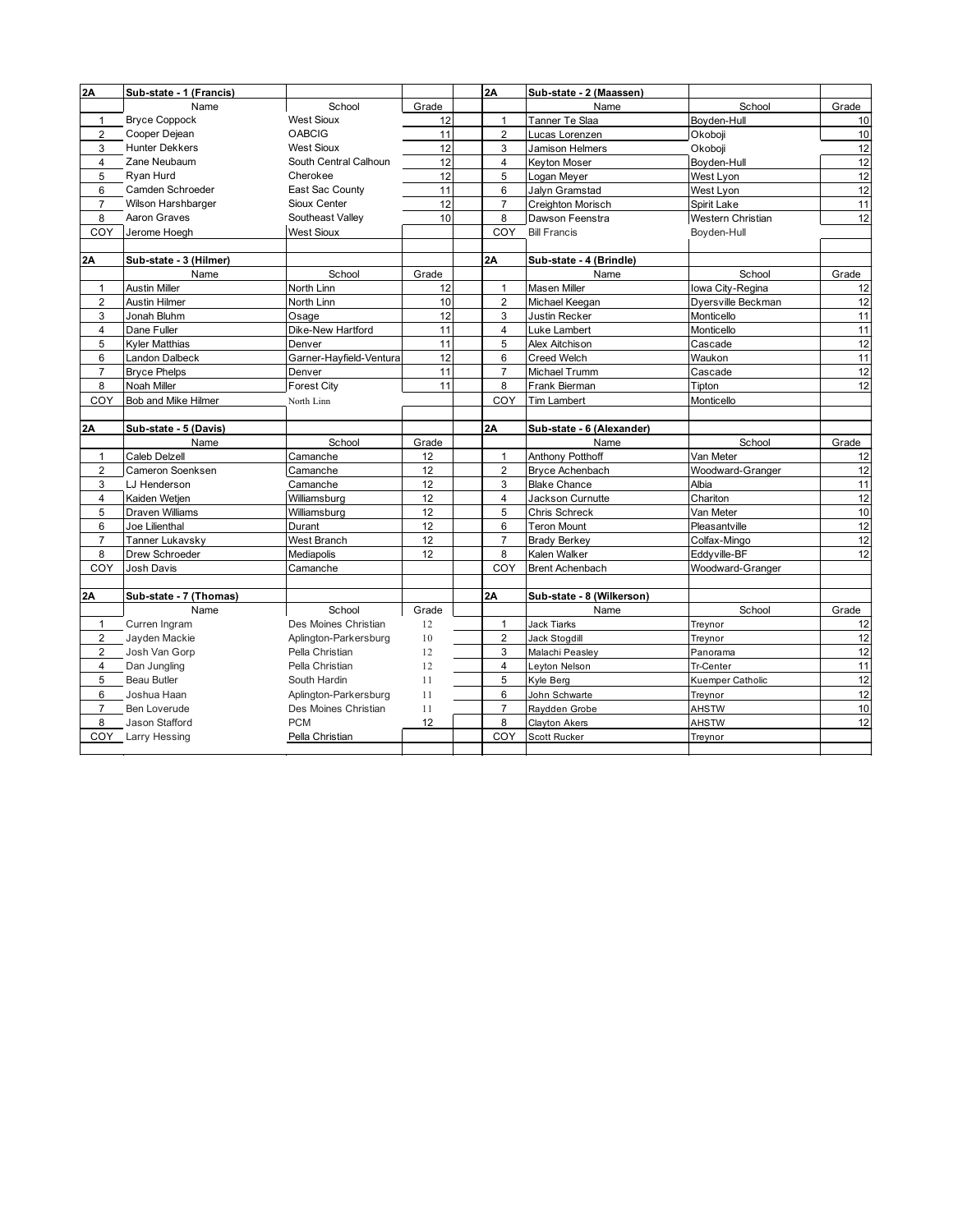| 3A                      | Sub-state - 1 (Betz)    |                         |       | 3A             | Sub-state - 2 (Betz)    |                       |       |
|-------------------------|-------------------------|-------------------------|-------|----------------|-------------------------|-----------------------|-------|
|                         | Name                    | School                  | Grade |                | Name                    | School                | Grade |
| $\mathbf{1}$            | Alex Van Kalsbeek       | <b>MOC Floyd Valley</b> | 12    | $\mathbf{1}$   | Connor Drew             | Ballard               | 11    |
| $\overline{2}$          | Daniel Wright           | Sergeant Bluff          | 12    | $\overline{2}$ | Carson Toebe            | Clear Lake            | 10    |
| $\mathsf 3$             | Karter Lein             | Carroll                 | 12    | 3              | Karson Sharar           | Iowa Falls- Alden     | 11    |
| $\overline{\mathbf{4}}$ | Karter Petzenhauser     | Spencer                 | 10    | $\overline{4}$ | Wyatt Wegener           | Algona                | 12    |
| 5                       | Jake Layman             | Sergeant Bluff          | 11    | 5              | Andrew Formacek         | Clear Lake            | 11    |
| 6                       | Alec Dreckman           | LeMars                  | 11    | 6              | Ashton Hermann          | Ballard               | 10    |
| $\overline{7}$          | Spencer Mackey          | LeMars                  | 11    | $\overline{7}$ | Jaylen Devries          | Clear Lake            | 12    |
| COY                     | Adam Vanderschaaf       | Sergeant Bluff          |       | COY            | Jeremy Ainsley          | Clear Lake            |       |
|                         |                         |                         |       |                |                         |                       |       |
| 3A                      | Sub-state - 3 (Carlson) |                         |       | 3A             | Sub-state - 4 (Roberts) |                       |       |
|                         | Name                    | School                  | Grade |                | Name                    | School                | Grade |
| $\mathbf{1}$            | <b>Bradley Andrews</b>  | <b>Charles City</b>     | 12    | $\mathbf{1}$   | Keaton Kutcher          | Mount Vernon          | 11    |
| $\overline{2}$          | Kole Tupa               | Center Point-Urbana     | 12    | $\overline{2}$ | <b>Tucker Kinney</b>    | <b>Central DeWitt</b> | 12    |
| 3                       | Will Henrickson         | Marion                  | 12    | 3              | Noah Erickson           | Mount Vernon          | 12    |
| $\overline{4}$          | <b>Matthew Franzen</b>  | Decorah                 | 12    | 4              | Cael Schmitt            | Wahlert               | 12    |
| 5                       | Hogan Hansen            | Waverly - Shell Rock    | 10    | 5              | Jake Beckmann           | Xavier                | 12    |
| $6$ (tie)               | Logan Halverson         | Decorah                 | 12    | 6              | Jacob Schockemoehl      | Wahlert               | 12    |
| $6$ (tie)               | Connor Whalen           | Marion                  | 12    | $\overline{7}$ | Kyle Kelley             | <b>West Delaware</b>  | 11    |
| COY                     | Jonathan Carlson        | Decorah                 |       | COY            | <b>Grady Gallagher</b>  | Central DeWitt        |       |
|                         |                         |                         |       |                |                         |                       |       |
| 3A                      | Sub-state - 5 (Roberts) |                         |       | 3A             | Sub-state -6 (Schulte)  |                       |       |
|                         | Name                    | School                  | Grade |                | Name                    | School                | Grade |
| 1                       | Sean Peeters            | Assumption              | 12    | 1              | Logan Shetterly         | Pella                 | 12    |
| $\overline{2}$          | Christian Withrow       | CCA                     | 11    | $\overline{2}$ | Xavier Foster           | Oskaloosa             | 12    |
| 3                       | Anthony Potratz         | Keokuk                  | 11    | 3              | Kieren Nichols          | Knoxville             | 11    |
| 4                       | Tyler Schrepfer         | CCA                     | 12    | 4              | <b>Treyton Sturgeon</b> | Pella                 | 12    |
| $\,$ 5 $\,$             | Kasen Bailey            | Washington              | 10    | 5              | Jake Hull               | Grinnell              | 12    |
| 6                       | Nick O'Connor           | <b>CCA</b>              | 12    | 6              | John Oltman             | Pella                 | 12    |
| $\overline{7}$          | Dayne Hodge             | Assumption              | 11    | $\overline{7}$ | Colby Collison          | Bondurant-Farrar      | 9     |
| COY                     | <b>Matt Fitzpatrick</b> | Assumption              |       | COY            | Derek Schulte           | Pella                 |       |
|                         |                         |                         |       |                |                         |                       |       |
| 3A                      | Sub-state - 7 (Nelson)  |                         |       | 3A             | Sub-state - 8 (Nelson)  |                       |       |
|                         | Name                    | School                  | Grade |                | Name                    | School                | Grade |
| $\mathbf 1$             | Bowen Born              | Norwalk                 | 12    | 1              | <b>Easton Darling</b>   | Winterset             | 12    |
| $\sqrt{2}$              | Cole Glasgow            | $DC-G$                  | 10    | 2              | Ryan Blum               | Glenwood              | 11    |
| 3                       | Luke Rankin             | $DC-G$                  | 11    | 3              | Goanar Biliew           | Denison-Schleswig     | 12    |
| 4                       | Tyler Johnson           | Norwalk                 | 12    | 4              | <b>Charlie Wiebers</b>  | Denison-Schleswig     | 12    |
| 5                       | Nate Mueller            | <b>ADM</b>              | 11    | 5              | Zach Carr               | Glenwood              | 12    |
| 6                       | Jevin Sullivan          | North Polk              | 10    | 6              | Connor Bruck            | Harlan                | 12    |
| $\overline{7}$          | Matt Ockey              | Gilbert                 | 12    | $\overline{7}$ | <b>Brance Baker</b>     | Creston               | 11    |
|                         | COY Chris Larson        | <b>Norwalk</b>          |       |                | COY Mitch Osborn        | Harlan                |       |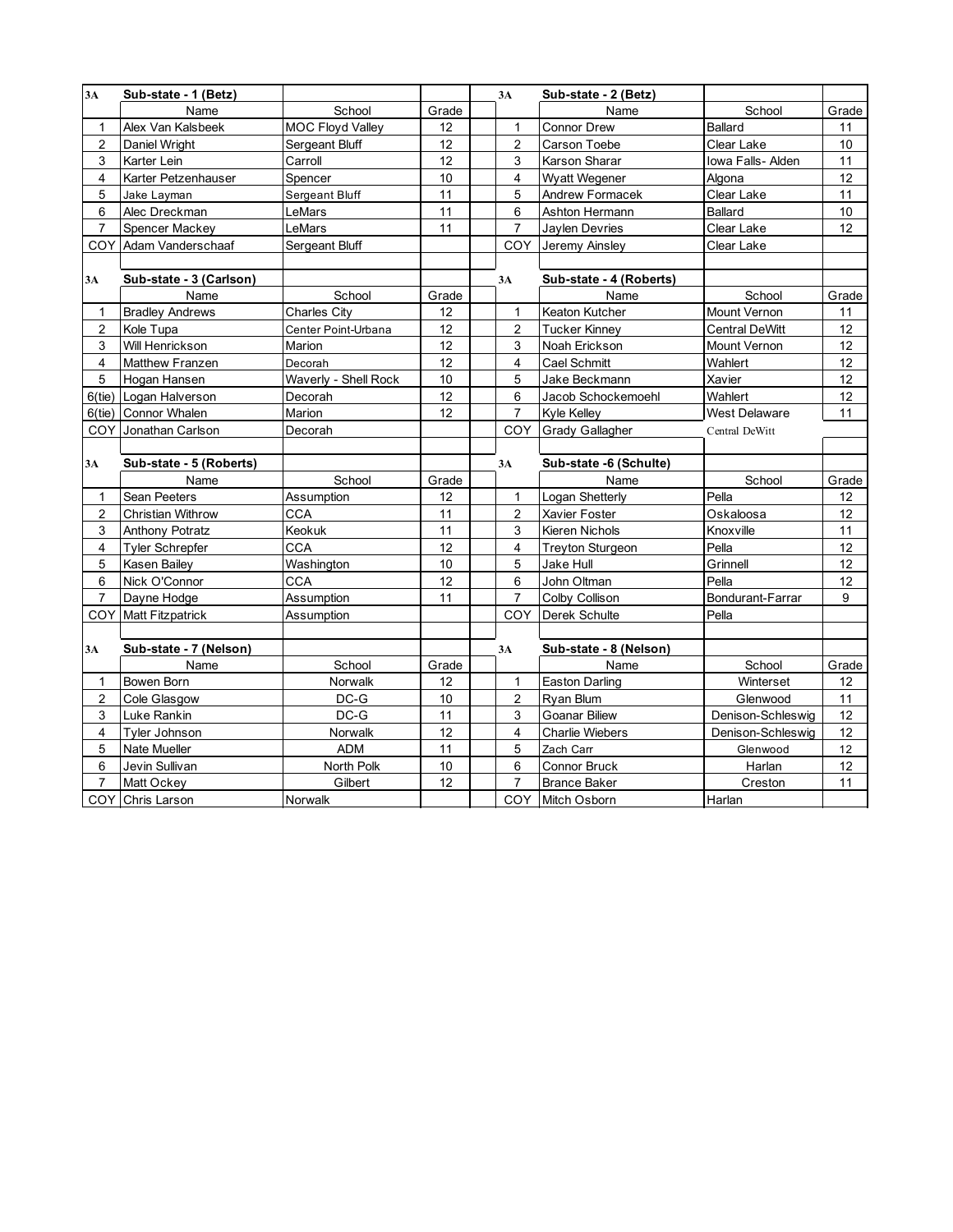| 4A             | Sub-state - 1 (Vanderloo)    |                   |       | 4Α             | Sub-state - 2 (Rundquist)    |                            |                |
|----------------|------------------------------|-------------------|-------|----------------|------------------------------|----------------------------|----------------|
|                | Name                         | School            | Grade |                | Name                         | School                     | Grade          |
| 1              | <b>Braxton Bayless</b>       | Ankeny            | 12    | $\mathbf{1}$   | Jayden Houston               | Dav. North                 | 11             |
| $\overline{2}$ | Jaleque Dunson               | SC East           | 12    | $\overline{2}$ | Keshawn Christain            | Iowa City High             |                |
| 3              | Kayshaun Brooks              | Ames              | 11    | 3              | Gabe Burkle                  | Cedar Rapids Prairie       | 12<br>10       |
| $\overline{4}$ | Sayvion Armstrong            | SC East           | 12    | $\overline{4}$ | Cooper Medinger              | <b>DBQ Senior</b>          | 12             |
| 5              | Nate Reed                    | SC North          | 12    | 5              | Daquon Lewis                 | <b>DBQ</b> Senior          | 12             |
| 6              | Daniel Callahan              | SC East           | 12    | 6              | Quincy Wiseman               | Dav. North                 | 11             |
| COY            | <b>Brandt Carlson</b>        | Ankeny            |       | COY            | <b>Wendell Eimers</b>        | <b>DBQ Senior</b>          |                |
|                |                              |                   |       |                |                              |                            |                |
| 4Α             | Sub-state - 3 (Manderscheid) |                   |       | 4A             | Sub-state - 4 (Manderscheid) |                            |                |
|                | Name                         | School            | Grade |                | Name                         | School                     | Grade          |
| $\mathbf{1}$   | <b>Tytan Anderson</b>        | North Scott       | 12    | $\mathbf{1}$   | Michael Duax                 | Hempstead                  | 11             |
| 2              | DaQuavion Walker             | Waterloo West     | 12    | $\overline{2}$ | Josh Ollendieck              | Cedar Falls                | 12             |
| 3              | Caleb Schlaak                | <b>CR Kennedv</b> | 11    | 3              | Landon Wolf                  | Cedar Falls                | 11             |
| $\overline{4}$ | Sam Kilburg                  | North Scott       | 12    | 4              | John Steffen                 | Linn-Mar                   | 12             |
| 5              | Isaiah Johnson               | Waterloo West     | 12    | 5              | Chase Courbat                | Cedar Falls                | 11             |
| 6              | Osborne Meiborg              | CR Jefferson      | 12    | 6              | Andre Brandon                | Liberty                    | 12             |
| COY            | <b>Cliff Berinobis</b>       | Waterloo West     |       | COY            | Ryan Schultz                 | Cedar Falls                | COY            |
|                |                              |                   |       |                |                              |                            |                |
| 4Α             | Sub-state - 5 (Rundquist)    |                   |       | 4A             | Sub-state - 6 (Miklo)        |                            |                |
|                | Name                         | School            | Grade |                | Name                         | School                     | Grade          |
| $\mathbf{1}$   | Even Brauns                  | lowa City West    | 12    | $\mathbf{1}$   | Jaron Crews                  | Ankeny Centennial          | 11             |
| 2              | <b>Trae Swartz</b>           | Ottumwa           | 11    | $\overline{2}$ | Cody McCulloch               | Ankeny Centennial          | 12             |
| 3              | <b>Emarion Ellis</b>         | Dav Central       | 11    | 3              | AJ Toigo                     | Indianola                  | 12             |
| $\overline{4}$ | <b>Kaiden Phillips</b>       | Dav Central       | 11    | $\overline{4}$ | Micah Johnson                | Ankeny Centennial          | 12             |
| 5              | <b>Tate Crane</b>            | lowa City West    | 12    | 5              | <b>Trey Lewis</b>            | Johnston                   | 10             |
| 6              | Michael Alexander            | Burlington        | 11    | 6              | Reid Grant                   | Johnston                   | 11             |
| COY            | Steve Bergman                | lowa City West    |       | COY            | <b>Bob Fontana</b>           | Ankeny Centennial          |                |
|                |                              |                   |       |                |                              |                            |                |
| 4A             | Sub-state - 7 (Ohl)          |                   |       | 4A             | Sub-state - 8 (O'Connor)     |                            |                |
|                | Name                         | School            | Grade |                | Name                         | School                     | Grade          |
| $\mathbf{1}$   | <b>Tucker DeVries</b>        | Waukee            | 11    | $\mathbf{1}$   | Josh Dix                     | <b>CB Abraham Lincoln</b>  | 10             |
| $\overline{2}$ | Payton Sandfort              | Waukee            | 11    | $\overline{2}$ | Ryan Riggs                   | <b>Dowling Catholic</b>    | 11             |
| 3              | Jake Auer                    | West DM Valley    | 12    | 3              | <b>Matt Stilwill</b>         | Dowling Catholic           | 12             |
| $\overline{4}$ | Eli Riordan                  | West DM Valley    | 10    | $\overline{4}$ | Chase Henderson              | DM Hoover                  | $\overline{9}$ |
| 5              | <b>Ben Badger</b>            | DM Lincoln        | 12    | 5              | Noah Rigatuso                | Lewis Central              | 12             |
| 6              | Malik Allen                  | <b>DM North</b>   | 11    | 6              | Q Owens                      | <b>CB Thomas Jefferson</b> | 12             |
| COY            |                              |                   |       | COY            | Jason Isaacson               | <b>CB Abraham Lincoln</b>  |                |